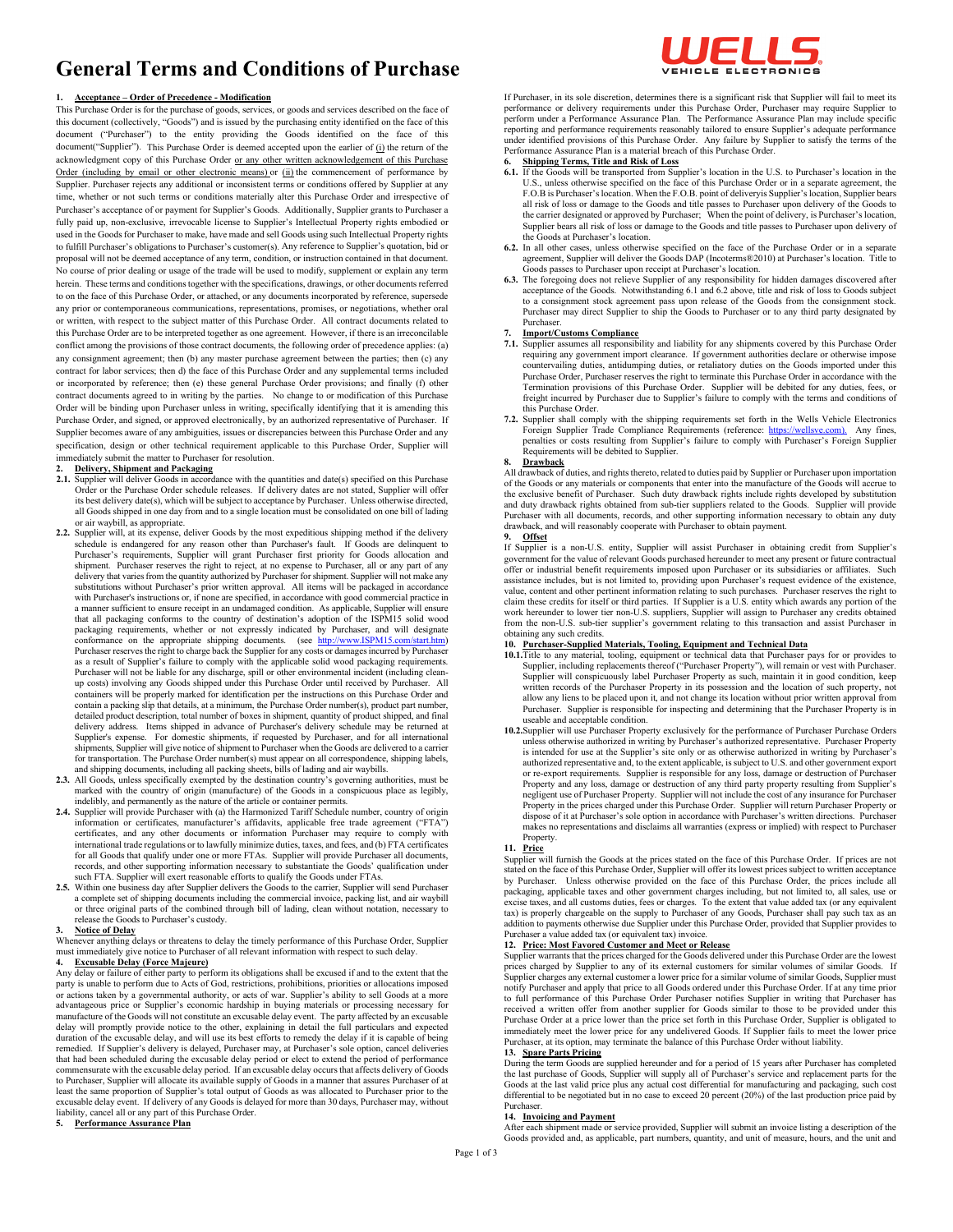total prices. Any incidental charges such as royalties, selling commissions, non-recurring engineering, or other incidental charges must be separately itemized and identified on the invoice. The invoice must also include the following information in English, or in the destination country's official language if required: (a) name and address of Supplier and the Purchaser entity purchasing the Goods; (b) name of shipper (if different from Supplier); (c) Purchaser's Purchase Order number(s); (d) country of export; (e) detailed description of the Goods; (f) Harmonized Tariff Schedule number; (g) country of origin (manufacture) of the Goods, or if multiple countries of origin, the country of origin of each part shipped; (h) weights of the Goods shipped; (i) currency in which the sale was made; (j) payment terms; (k) shipment terms used; and<br>(l) all rebates or discounts. The invoice will be accompanied (if applicable) by a signed bill of lading or<br>express re Order. Payment terms are net 120 days from receipt of invoice and conforming Goods unless otherwise stated on the face of this Purchase Order or other written agreement executed by both parties. Payment will be scheduled for the first payment cycle following the net terms for the Purchase Order. **15. Setoff**

### Purchaser may deduct any amount owing from Supplier to Purchaser as a setoff against any amount due

# or owing to Supplier under this Purchase Order.

**16. Quality Assurance**. Supplier agrees to allow Purchaser, during normal business hours, to make reasonable inspections of the facilities where Supplier and its sub-tier suppliers manufacture or process the Goods.

### **17. Inspection**

- **17.1.**All Goods may be inspected and tested by Purchaser, its customers, higher tier contractors, and end users at all reasonable times and places. If such inspection or testing is made on Supplier's premises, Supplier will provide, without additional charge, all reasonable facilities and assistance required for such inspections and tests. In its standard inspection and testing of the Goods, Supplier will use an inspection system accepted by Purchaser in writing. All inspection records, including sub-tier supplier records relating to the Goods, will be maintained and made available to Purchaser during the performance of this Purchase Order, and for such longer periods as may be specified by Purchaser
- **17.2.**Notwithstanding any prior inspection at Supplier's premises, the manner and place of final inspection and acceptance by Purchaser will be as determined by Purchaser in its sole discretion. Purchaser may inspect 100% or a sample of Goods, at Purchaser's option, and may reject all or any portion of the Goods or lot of Goods if Purchaser determines them to be defective or nonconforming. If Purchaser performs any inspection (other than the standard inspection) due to discovery of defective or non-conforming Goods, any additional inspection costs will be paid by Supplier. No inspection, tests, approval, design approval or acceptance of the Goods relieves Supplier from responsibility for warranty or any latent defects, fraud or negligence. If the Goods are defective or otherwise not in conformity with the requirements of this Purchase Order, Purchaser may, by notice to Supplier: (a) rescind this Purchase Order as to such Goods; (b) accept such Goods at an equitable reduction in price; or (c) reject such Goods and require the delivery of replacements. Delivery of replacements will be accompanied by a notice specifying that such Goods are replacements. If Supplier fails to deliver required replacements promptly, Purchaser may: (x) correct any retained defective or nonconforming Goods at Supplier's expense; (y) replace them with Goods from another supplier and charge the Supplier the cost thereof, including cover and any incidental costs; or (z) terminate this Purchase Order for cause.

### **18. Warranty**

- **18.1.**Supplier warrants to Purchaser and its successors, assigns, customers and end users that, upon delivery, and during the entire Warranty Period specified below, all Goods furnished (including all replacement or corrected Goods or components which Supplier furnishes pursuant to this warranty)<br>will: (a) be free from defects in material, workmanship, and design, even if the design has been<br>approved by Purchaser; (b) c specifications and samples and other descriptions furnished or specified by Purchaser; (c) be merchantable; (d) be fit for the intended purposes, to the extent the Goods are not of a detailed design furnished by Purchaser, and operate as intended; (e) comply will all applicable national and local laws; (f) be free and clear of any and all liens, restrictions, reservations, security interests or encumbrances; and (g) not infringe any patent, published patent application, or other intellectual property rights of any third party existing as of the date of delivery, and not utilize misappropriated third party trade secret information. Services will be performed in accordance with the highest standards in the industry. The Warranty Period will be for a period of 36 months from the date of delivery to the end user or such longer period of time as may have been accepted by Purchaser from Purchaser's customer or the date on which any longer or broader government requirement covering the Goods ends. These warranties will survive any delivery, inspection, acceptance or payment by Purchaser for the entire Warranty Period. Claims for breach of warranty do not accrue until discovery of noncompliance, even if the Goods were previously inspected. The warranties provided are cumulative and in addition to any warranty provided by law or equity. Any applicable statute of limitations runs from the date of discovery. Goods that meet the preceding standards are collectively called "conforming Goods." If conforming Goods are not furnished within the time specified by Purchaser then Purchaser may, at its election and in addition to any other rights or remedies it may have at law or in equity, have the nonconforming Goods repaired, replaced or corrected at Supplier's expense. In addition to the costs of repairing, replacing or correcting nonconforming Goods, Supplier is responsible for all related costs, expenses and damages including, but not limited to: the costs of removal, disassembly, failure analysis, fault isolation, reinstallation, re-inspection and retrofit of the nonconforming Goods or of Purchaser's affected end-product; all freight charges; all customer charges; and all corrective action costs (i.e., costs of additional inspection or quality control systems). Unless setoff by Purchaser, Supplier will reimburse Purchaser for all such costs upon receipt of Purchaser's invoice.
- 18.2.Supplier accepts that breach of warranty can be calculated using statistical methods based upor representative samples as utilized by Purchaser in its reasonable discretion.
- **18.3.**These warranties, and all other warranties, express or implied, survive delivery, inspection, acceptance and payment.

**19. Recall** Supplier is liable for all costs or damages associated with any voluntary or involuntary recall of defective or potentially defective Goods or any products containing or incorporating such Goods including, but not limited to, recalls by a customer, regulatory agency or in accordance with applicable laws or regulations. Supplier will be solely responsible for administering any recall or will fully participate in the administration of any recall conducted by Purchaser or its customer in relation to Goods as Purchaser may so direct. Each party will cooperate in making available records and other information reasonably required by the other party will cooperate in making available records and other information reasonably required by the other party in connection with any recall. This Section 19 will survive any termination or expiration of this Purchase Order and apply for at least the same duration as Purchaser's obligation to its customer(s). **20. Changes**

# Purchaser may: direct changes in the drawings, designs, specifications, method of shipment or packing, quantity, or time or place of delivery of the Goods; reschedule the services; or require additional or diminished services. Only authorized Purchaser representatives may issue changes, in writing, to the Purchase Order. If any change causes an increase or decrease in the cost of, or the time required for, performing this Purchase Order, an equitable adjustment will be made in the Purchase Order price, delivery dates or both, and this Purchase Order will be modified in writing accordingly. Any claim for adjustment under this provision may, at Purchaser's option, be deemed to be waived unless asserted in writing (including the amount of the claim) and delivered to Purchaser within 30 days from the date of the receipt by Supplier of the Purchaser-directed change to the Purchase Order. If the cost of property made obsolete or excess as a result of a change is paid by Purchaser, Purchaser may prescribe the manner of disposition of the property. Notwithstanding any disagreement between the parties regarding the impact

of a change, Supplier will proceed diligently with its performance under this Purchase Order pending resolution of the disagreement.

### **21. Design and Process Changes**

Supplier will make no changes to the design, materials, manufacturing location, sub-tier suppliers, or processes specified in this Purchase Order or documents referenced therein, or if none, those in place at time of issuance of this Purchase Order, without the advance written approval of Purchaser's authorized representative. Changes to a process include, but are not limited to, changes to the production process, changes in manufacturing equipment, or changes between a manual and automated process. This requirement applies whether or not there is a cost impact associated with the change and regardless of the type of change, including product improvements. **22. Stop Work**

Purchaser may, at any time by notice and at no cost, require Supplier to stop all or any part of the work under this Purchase Order for a period of up to 120 days (Stop Work Order), and for any further period as Supplier and Purchaser may agree. Immediately upon receipt of a Stop Work Order, Supplier will comply with its terms. At any time during the stop work period, Purchaser may, in whole or in part, either cancel the Stop Work Order or terminate the work in accordance with the Termination section of this Purchase Order. To the extent the Stop Work Order is canceled or expires, Supplier must resume work.

- **23. Termination 23.1.**The non-breaching party may terminate this Purchase Order or a portion thereof if the other party commits a material breach of this Purchase Order and fails to remedy the breach within 30 calendar days following receipt of notice specifying the grounds for the breach. A material breach includes, but is not limited to, failure to deliver, late delivery or delivery of non conforming Goods. The solvent party may terminate this Purchase Order upon notice if the other party becomes insolvent or if any petition is filed or proceedings commenced by or against that party relating to bankruptcy, receivership, reorganization, or assignment for the benefit of creditors. Termination of this Purchase Order by Purchaser under this Section 23.1 will entitle Purchaser to all damages and remedies available at law or equity.
- **23.2.**Notwithstanding any firm time period or quantity, Purchaser may terminate this Purchase Order in whole or in part at any time with or without cause with respect to undelivered Goods or unperformed services upon 30 days' prior notice.
- 23.3.If Purchaser terminates this Purchase Order or a portion thereof under either Section 23.1 or 23.2 above, Purchaser's sole liability to Supplier, and Supplier's sole and exclusive remedy, is payment for Goods received and accepted by Purchaser prior to the date of termination, payment for which can be set off against any damages to Purchaser, including Purchaser's cost to procure products or materials to replace Goods that are the subject of delivery failure, late delivery or non conformance. Upon termination, Purchaser may require Supplier to transfer title and deliver to Purchaser any completed Goods and Purchaser will pay the Purchase Order price for such Goods subject to set off against any damages to Purchaser. Purchaser may also require Supplier to transfer title and deliver to Purchaser any or all property produced or procured by Supplier for performance of this Purchase Order and Supplier will be credited with the reasonable value thereof not to exceed Supplier's actual cost or the Purchase Order value, whichever is less.
- **23.4.**To the extent that any portion of this Purchase Order is not terminated pursuant to Section 23.1 or 23.2 above, Supplier will continue performance of that portion not terminated.

# **24. General Indemnification and No Exclusivity or Non-Compete Arrangement**

- 24.1 Supplier will, at its expense, defend, indemnify and hold harmless Purchaser and its subsidiaries, affiliates and agents, and their respective officers, directors, shareholders, and employees, and Purchaser's customers (collectively "Indemnitees") from and against any and all loss, cost, expense, damage, claim, demand or liability, including reasonable attorney and professional fees and costs and the cost of settlement, compromise, judgment or verdict incurred by or demanded of an Indemnitee arising out of, resulting from or occurring in connection with Supplier's actual or alleged negligence, willful misconduct, or breach of the terms of this Purchase Order. Supplier will have the right to conduct the defense of any such claim or action and, consistent with Indemnitees' rights hereunder, all negotiations for its settlement; provided, however, in no event will Supplier enter into any settlement without Purchaser's prior written consent, which will not be unreasonably withheld.
- Indemnitee may participate in such defense or negotiations to protect its interests. **24.2** Supplier represents and warrants that there is nothing that will directly, indirectly, actually or potentially restrict or prevent Supplier in any way from fulfilling all its obligations, duties, and services under this Purchase Order, including without limitation any exclusivity or non-compete arrangement.

**25. Intellectual Property Indemnification** With respect to the Goods provided hereunder, Supplier will, at its expense, indemnify and hold harmless Indemnitees from and against any and all loss, cost, expense, damage, claim, demand or liability, including reasonable attorney and professional fees and costs and the cost of settlement, compromise, judgment or verdict incurred by or demanded from Indemnitees arising out of, resulting from, or occurring in connection with any actual or alleged: (a) patent, copyright or trademark infringement; (b) unlawful disclosure, use or misappropriation of a trade secret; or (c) violation of any other third party intellectual property right. Supplier will have the right to conduct the defense of any such claim or action and, consistent with Indemnitees' rights hereunder, all negotiations for its settlement; provided, however, in no event will Supplier enter into any settlement without Purchaser's prior written consent, which will not be unreasonably withheld. Indemnitee may participate in such defense or negotiations to protect its interests. If any injunction or restraining order is issued, Supplier will, at its expense, obtain for Indemnitee either the right to continue to make, use, offer to sell, sell or import the Goods or replace or modify the Goods to make them noninfringing.

### **26. Insurance**

Supplier will maintain insurance with a carrier having a minimum AM Best rating of "A", covering at least the following insurance: commercial general liability (including product liability, and for services to be performed, completed operations liability) in a sum no less than \$5 million; automobile liability in a sum no less than \$5 million; worker's compensation in an amount no less than the applicable statutory minimum requirement; and employer's liability in an amount of no less than \$1 million. Prior to the delivery of any Goods, Supplier will provide to Purchaser certificates of insurance evidencing that Supplier maintains the foregoing insurance, which will provide that such coverage will not be changed without 30 days advance written notification to Purchaser from the carrier(s). Except where prohibited by law, Supplier will require its insurers to waive all rights of recovery or subrogation against Purchaser, its subsidiaries and affiliated companies, and its and their respective officers, directors, shareholders, employees and agents. The amount of insurance carried in compliance with the above requirements is not to be construed as either a limitation on or satisfaction of the indemnification obligations in this Purchase Order.

# **27. Confidentiality and Intellectual Property**

**27.1.**All information, including without limitation specifications, samples, drawings, materials, know how, designs, processes and other technical, business or financial information, that: (a) has been or will be supplied to Supplier hereunder by or on behalf of Purchaser; or (b) Supplier will design, develop or create in connection with this Purchase Order, with respect to clause (a) and (b) both as to individual items and a combination of components and whether or not completed, as well as all derivatives of items in clauses (a) and (b) that Supplier has or will design, develop or create are deemed to be "Confidential Information" of Purchaser. All Confidential Information is deemed to be work made for hire and made in the course of services rendered and all rights thereto belong exclusively to Purchaser, with Purchaser having the sole right to obtain, hold and renew, in its own name or for its own benefit, patents, copyrights, registrations or other appropriate protection. To the extent that exclusive title or ownership rights in such Confidential Information may not originally vest in Purchaser as contemplated hereunder, Supplier irrevocably assigns transfers and conveys to Purchaser all right, title and interest therein.